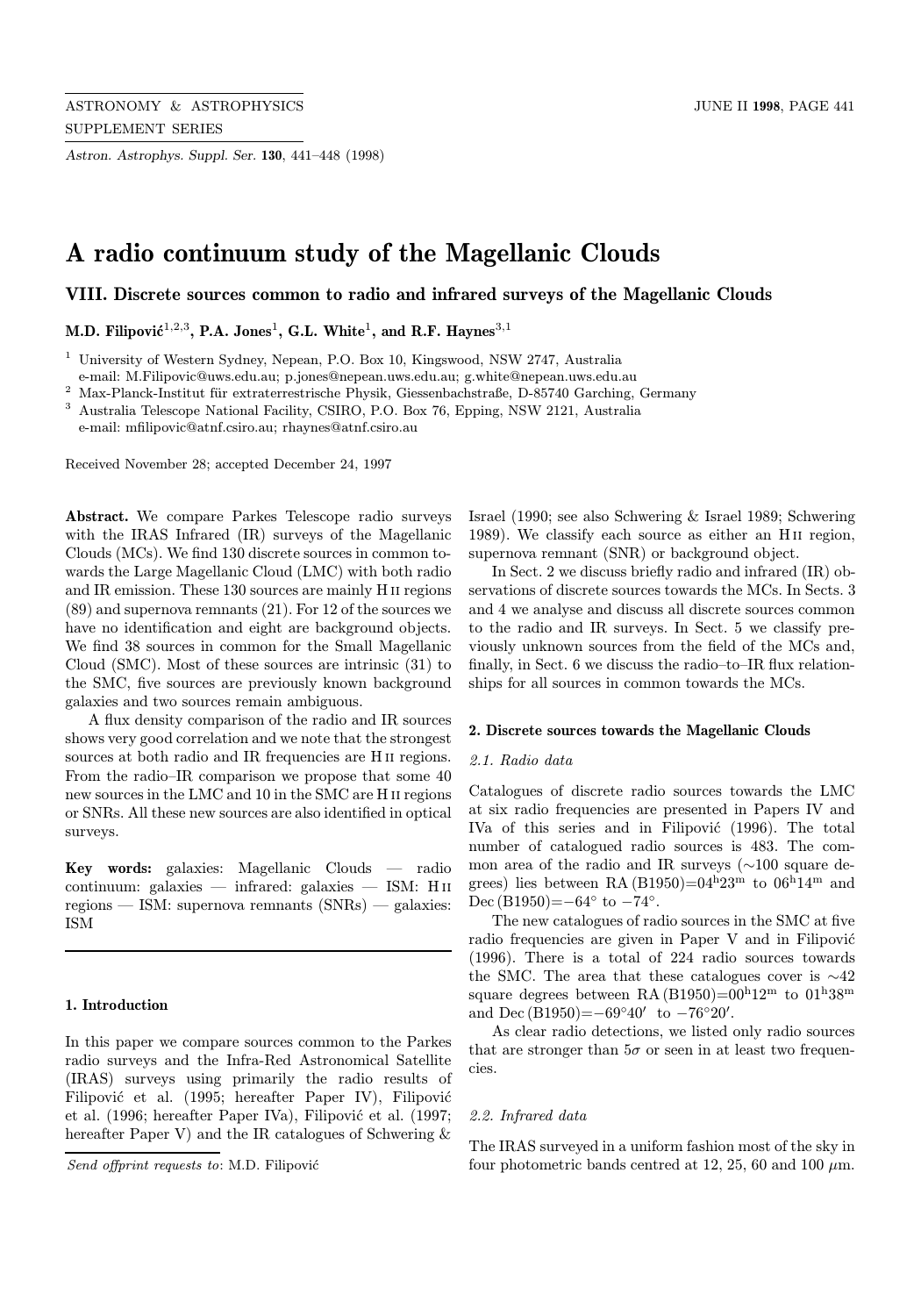These observations provide a remarkable data-base for investigating discrete sources, star-formation regions and dust properties in galaxies. This is because the mid- and far-infrared (MIR and FIR) emission from galaxies, as measured by IRAS, is mostly caused by thermal radiation from interstellar dust grains heated by starlight. The MIR and FIR thus probe directly the dust properties, the mix of dust temperatures and young stellar populations responsible for most of the dynamics in the interstellar radiation field.

An atlas and catalogues of IR sources in the MCs were published by Schwering & Israel (1990) and further information about MC IR surveys can be found there. Altogether, some 1891 LMC and 249 SMC sources were listed in this study. Also as a check on the Schwering & Israel (1990) catalogues we have used the IRAS FITS images obtained from Skyview (http://skview.gsfc.nasa.gov/skyview.html).

The angular resolution of the IRAS maps of the MCs was not precisely known, owing to their special beam pattern (Meylnik & Rice 1990). Because of the method used to deconvolve the dirty IRAS beam it was known only that the maps at four IR frequencies have equal resolution. On this assumption and the known positions of K and M stars from the SAO catalogue we fitted some of the bright stars in the  $12-\mu m$  image with a two-dimensional Gaussian fitting routine. The resolution derived by this method is  $3.7'$  for the original maps.

A large fraction of sources listed in Schwering & Israel (1990) catalogues could not be identified in the IRAS FITS images. Therefore, it is very difficult to estimate a number of sources that have positional coincidence by chance alignment.

## 3. Radio–to–infrared comparison of the sources towards the LMC

#### 3.1. Source identification

The comparison of the radio and IR surveys resulted in the discovery of 130 sources common to both surveys. The basic criterion for positive source identification is that a source must lie within 2.5' of its counterpart. The most accurate radio positions available are from the highest radiofrequency survey on which the source appears. These positions were compared with IR positions from Schwering & Israel (1990).

Data for these 130 sources in common are presented in Table 1. Columns 2 and 3 give the radio source and IRAS source names respectively. Column 4 lists the source radio flux density at 4.75 GHz. For 12 sources the flux density at 4.75 GHz was estimated by interpolation from other radio frequencies; these sources are flagged in Col. 4.

The IR data, that is the flux at 60  $\mu$ m and the IR spectral index  $(\alpha_{IR})$ , are listed for each source in Col. 5 and Col. 7 respectively. Estimates of the  $\alpha_{IR}$  of each IR source are based on flux densities listed in Schwering & Israel (1990). The IR spectral index is defined by the relationship  $S_{\nu} \sim \nu^{\alpha}$ , where  $S_{\nu}$  is the flux density and  $\nu$  is the frequency. The integrated flux densities at the various IR frequencies were plotted as  $Log(S_{\nu})$  versus  $Log(\nu_{\mu m})$  and (for most sources) straight lines were fitted with a simple linear regression to produce the best estimates of spectral index.

Column 6 lists the source radio spectral index  $(\alpha_{\text{RAD}})$ and error  $(\Delta \alpha_{\text{RAD}})$  defined as for the IR spectral index in the previous paragraph. Radio spectral indices are not given for 13 sources which were detected at only one radio frequency. For one IR source no IR spectral index is given since it was detected at only one IR frequency.

Column 8 of Table 1 gives the "radio source type". Sources are denoted as BG (background sources), H ii regions and SNRs. Note that upper case letters (BG, SNR and H<sub>II</sub>) are used for classifications from previous works and lower case (bg, hii and snr) for sources classified here. The question-mark indicates probable but not certain classification. The criteria by which we classify these sources are discussed in Sect. 5 and in Filipović et al. (1998a; hereafter Paper VII). Other source names can be found in Papers IV, V and VI.

## 3.2. Positional differences between the LMC radio and infrared sources

Positional comparisons were undertaken for all 130 sources common to the radio and IR surveys. The results of this comparison are shown in Figs. 1a and 1b. For the 130 sources, the mean difference in RA is  $16'' \pm 5''$  (radio–IR) with standard deviation  $(SD)$  of  $54''$ . The difference in Dec is  $4'' \pm 5''$  (SD=53<sup>''</sup>). This uncertainty is consistent with the combined positional uncertainties for the radio (defined in Paper IV) and the IR sources, and retrospectively justifies the initial identification criterion of  $2.5'$  (which is equivalent to  $2.8\sigma$  in both RA and Dec). Figure 1b shows that there is an excess in the number of sources with small radio–IR differences, as expected, well above the number due to random coincidence.

## 4. Radio–to–infrared comparison of the sources towards the SMC

## 4.1. Source identification

In the same manner as for the LMC, radio and IR surveys of the SMC have been compared, resulting in the identification of 38 sources common to both surveys. Each radio source and IR counterpart lie within  $2.5'$  of each other. This criterion was chosen according to the upper limit of positional uncertainties in our 1.42-GHz survey (Paper V).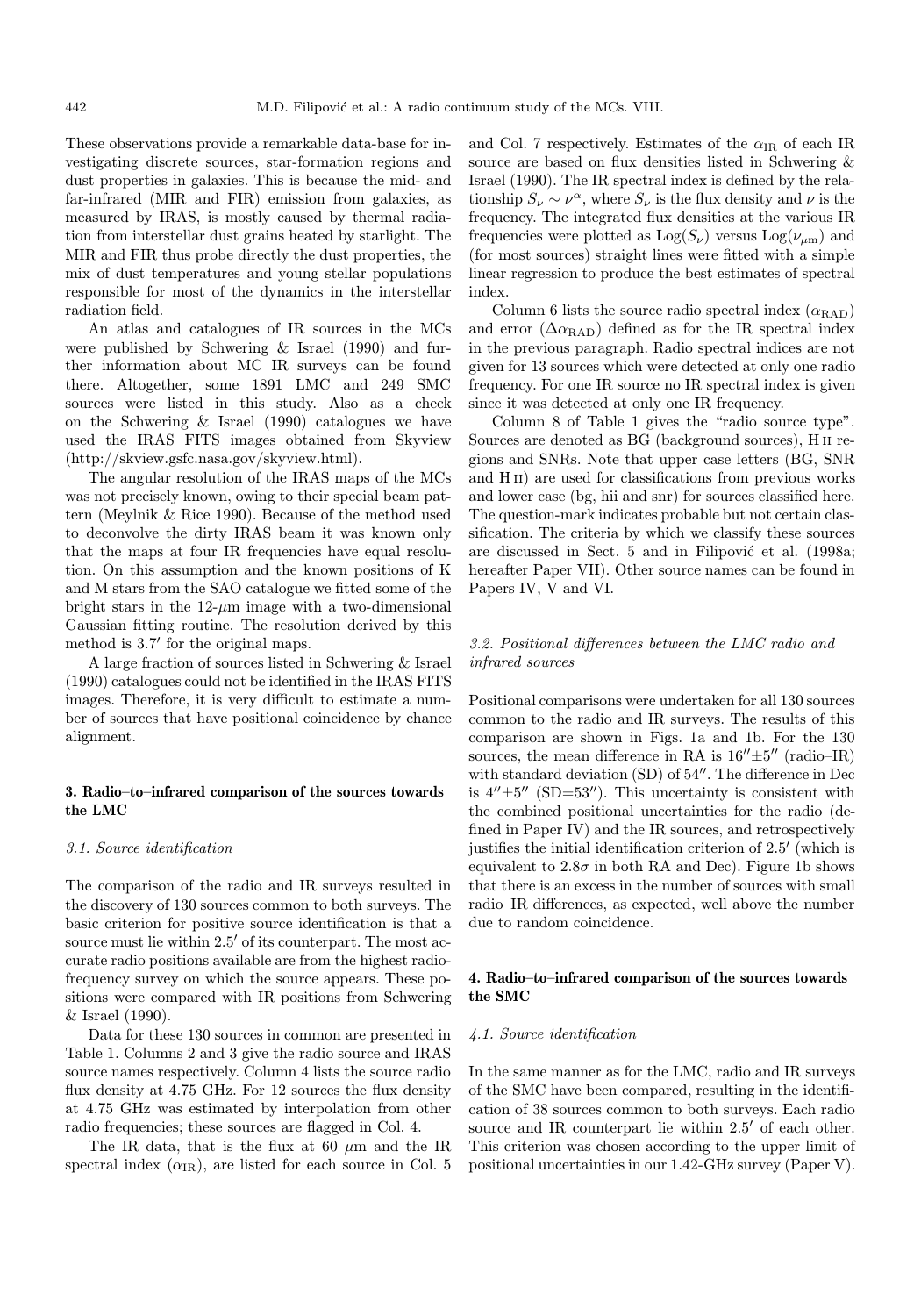Table 1. Catalogue of the LMC radio sources identified in the IRAS survey. The IR source number (Col. 3) is taken from Schwering & Israel (1990)

| (1)<br>No.                      | (2)<br>Radio<br>Source Name                                                                                       | (3)<br>IR<br>Source Name                                                       | (4)<br>$S_{4.75}$<br>$(\mathrm{Jy})$                | (5)<br>$S_{60\mu{\rm m}}$<br>(Jy)     | (6)<br>$\alpha_{\rm RAD} \pm \Delta \alpha_{\rm RAD}$                                            | (7)<br>$\alpha_{\rm IR} \pm \Delta \alpha_{\rm IR}$                                                  | (8)<br>Type                                          |
|---------------------------------|-------------------------------------------------------------------------------------------------------------------|--------------------------------------------------------------------------------|-----------------------------------------------------|---------------------------------------|--------------------------------------------------------------------------------------------------|------------------------------------------------------------------------------------------------------|------------------------------------------------------|
| 1.<br>2.<br>4.                  | LMC B0433-7139<br>LMC B0443-6801<br>3. LMC B0449-6917<br>LMC B0450-6745<br>5. LMC B0450-6927 LI-LMC 70            | LI-LMC 1836<br>LI-LMC 1858<br>LI-LMC 58 $(63)$<br>LI-LMC <sub>65</sub>         | $0.098*$<br>0.047<br>0.249<br>0.105<br>0.267        | 0.4<br>0.8<br>62.1<br>4.6<br>4.1      | $-1.05 \pm 0.16$<br>$-0.53 \pm 0.06$<br>$-0.46 \pm 0.20$<br>$-0.07 \pm 0.21$<br>$-0.68 \pm 0.16$ | $^{-2.14\pm0.06}$<br>$-2.11 \pm 0.06$<br>$-2.64 \pm 0.19$<br>$^{-2.10\pm0.28}$                       | $\mathbf{b}$<br>BG<br>Hп<br>Нп<br>SNR?               |
| 6.<br>7.<br>8.<br>9.<br>10.     | LMC B0452-6700 LI-LMC 102<br>LMC B0452-6722<br>LMC B0452-6924<br>LMC B0452-6927<br>LMC B0453-6700                 | LI-LMC 112<br>LI-LMC 115 (107)<br>LI-LMC 103 (107)<br>LI-LMC 132               | 0.339<br>0.096<br>$0.012^{\star}$<br>1.843<br>0.049 | 116.7<br>10.3<br>18.6<br>343.6<br>5.4 | $-0.20 \pm 0.06$<br>$-0.10 \pm 0.08$<br>$-0.06 \pm 0.01$<br>$-0.55 \pm 0.08$                     | $-1.96 \pm 0.12$<br>$-2.50 \pm 0.17$<br>$-1.62 \pm 0.02$<br>$-1.78{\pm}0.24$<br>$-2.00 \pm 0.26$     | Hп<br>hii<br>hii<br>Hп<br><b>SNR</b>                 |
| 11.<br>12.<br>13.               | LMC B0453-6807<br>LMC B0453-6917<br>LMC B0454-6716<br>14. LMC B0454-6916 LI-LMC 148 (162)<br>15. LMC B0456-6629   | LI-LMC 122 (129)<br>LLMC121<br>LLMC166<br>LI-LMC 217 (210)                     | 0.157<br>0.077<br>0.302<br>0.621<br>3.722           | 35.6<br>24.8<br>8.3<br>178.0<br>244.3 | $-0.48 \pm 0.06$<br>$-0.14 \pm 0.02$<br>$-0.23 \pm 0.08$<br>$0.09 \pm 0.06$<br>$0.05 \pm 0.06$   | $-2.02 \pm 0.11$<br>$-1.45 \pm 0.08$<br>$-2.17 \pm 0.30$<br>$-2.09 \pm 0.14$<br>$-2.29 \pm 0.12$     | hii<br>$H_{II}$<br>Hп<br>Hп<br>H <sub>II</sub>       |
| 16.<br>17.<br>20.               | LMC B0456-6636<br>LMC B0456-7019<br>18. LMC B0457-6632<br>19. LMCB0457-6830 LI-LMC235<br>LMC B0457-6849           | LI-LMC 214 (219)<br>$LI-LMC 221$<br>LI-LMC 243 (248)<br>LI-LMC 232             | 0.683<br>0.103<br>0.641<br>0.452<br>0.124           | 37.3<br>2.5<br>62.1<br>118.0<br>47.6  | $0.14 \pm 0.04$<br>$-0.32 \pm 0.05$<br>$-0.09 \pm 0.04$<br>$-0.09 \pm 0.06$<br>$-0.50 \pm 0.14$  | $-2.22 \pm 0.07$<br>$-2.21 \pm 0.51$<br>$-2.28 \pm 0.34$<br>$-2.15 \pm 0.10$<br>$-2.13 \pm 0.10$     | H <sub>II</sub><br>ΒG<br>$H_{II}$<br>$H_{II}$<br>hii |
| 21.<br>22.<br>23.<br>24.<br>25. | LMC B0458-6616<br>LMC B0458-6626<br>LMC B0459-6612<br>LMC B0459-6620<br>LMC B0500-6802                            | $LI-LMC 257$<br>LLMC 251<br>LI-LMC 289<br>$LI-LMC 290$<br>LI-LMC 292           | 0.114<br>0.306<br>0.080<br>0.056                    | 13.2<br>33.1<br>2.5<br>8.3<br>2.1     | $-1.08 \pm 0.08$<br>$-0.38 \pm 0.11$<br>$-0.75 \pm 0.12$                                         | $-2.55 \pm 0.26$<br>$-2.12 \pm 0.10$<br>$-2.16 \pm 0.36$<br>$-1.94 \pm 0.05$<br>$-1.83 \pm 0.16$     | hii<br>$H_{II}$<br>SNR?<br>hii<br>hii                |
| 27.<br>28.<br>29.<br>30.        | 26. LMC B0500-7014 LI-LMC 295<br>LMC B0502-6908<br>LMC B0502-6935<br>LMCB0503-6715<br>LMC B0503-6722              | $LI-LMC$ 347<br>$LI-LMC340$<br>LI-LMC 364 (356)<br>LI-LMC 371 (375)            | 0.190<br>0.075<br>0.139<br>$0.042*$<br>0.090        | 21.5<br>2.9<br>2.1<br>2.1<br>31.9     | $-0.71 \pm 0.19$<br>$-0.64 \pm 0.10$<br>$-1.24 \pm 0.06$<br>$-1.99 \pm 0.22$                     | $-2.48 \pm 0.28$<br>$^{-1.39 \pm 0.41}$<br>$-2.13 \pm 0.26$<br>$^{-1.79\pm0.46}$<br>$-2.14 \pm 0.07$ | <b>SNR</b><br>?<br>BG<br>?<br>hii                    |
| 31.<br>33.<br>34.<br>35.        | LMC B0505-6659<br>32. LMC B0505-6740<br>LMC B0505-6807<br>LMC B0505-7010<br>LMC B0505-7048 LI-LMC 399             | LLMC414<br>LI-LMC 404 (416)<br>$LI-LMC 405 (411)$<br>LI-LMC 412 (417)          | 0.107<br>0.236<br>0.306<br>0.210<br>0.145           | 31.9<br>5.8<br>25.3<br>24.8<br>22.8   | $-0.19 \pm 0.05$<br>$-0.12 \pm 0.10$<br>$-0.29 \pm 0.16$<br>$-0.62 \pm 0.12$<br>$-0.03 \pm 0.04$ | $-2.01 \pm 0.29$<br>$-2.12 \pm 0.14$<br>$^{-2.39\pm0.11}$<br>$-2.19 \pm 0.09$<br>$-2.17 \pm 0.11$    | Hп<br>hii<br>Нп<br>hii<br>hii                        |
| 36.<br>38.<br>39.               | LMC B0505-7058<br>37. LMC B0506-6812<br>LMC B0509-6848<br>LMC B0510-6758<br>40. LMC B0510-6857                    | LI-LMC 409<br>LI-LMC 447<br>$LI-LMC510$<br>$LI-LMC 525 (545)$<br>LI-LMC 534    | 0.064<br>0.089<br>0.529<br>0.062<br>1.156           | 62.9<br>7.5<br>14.5<br>3.3<br>314.6   | $-0.46 \pm 0.05$<br>$-0.69 \pm 0.23$<br>$-0.56 \pm 0.09$<br>$-0.15 \pm 0.07$<br>$0.00 \pm 0.05$  | $-1.92 \pm 0.20$<br>$-2.25 \pm 0.20$<br>$-2.23 \pm 0.23$<br>$-2.26 \pm 0.30$<br>$^{-1.99 \pm 0.19}$  | hii<br>hii<br><b>SNR</b><br>Hп<br>H <sub>II</sub>    |
| 41.<br>44.<br>45.               | LMCB0512-6710 LI-LMC599<br>42. LMCB0512-7028<br>43. LMC B0513-6729<br>LMC B0513-6915 LI-LMC 636<br>LMC B0513-6920 | $LI-LMC 620$<br>$LI-LMC642$<br>LI-LMC 640                                      | 0.089<br>0.052<br>0.186<br>0.264<br>$0.162*$        | 6.2<br>19.0<br>60.9<br>16.6<br>12.4   | $-0.83 \pm 0.08$<br>$-0.48 \pm 0.02$<br>$-0.45 \pm 0.16$<br>$-0.10 \pm 0.04$                     | $-2.17 \pm 0.26$<br>$^{-1.80 \pm 0.17}$<br>$-2.12 \pm 0.14$<br>$-1.58 \pm 0.18$<br>$-2.42 \pm 0.22$  | ?<br>hii<br>?hii<br><b>SNR</b><br>Hп                 |
| 46.<br>48.<br>49.<br>50.        | LMC B0513-6925<br>47. LMC B0514-6711<br>LMC B0514-6932 LI-LMC 665<br>LMC B0516-6722<br>LMC B0518-7117             | $LI-LMC635$<br>LI-LMC 641<br>LI-LMC723<br>LI-LMC 766                           | 1.099<br>0.129<br>0.197<br>0.053<br>0.169           | 256.7<br>4.1<br>18.6<br>9.5<br>49.4   | $-0.09 \pm 0.04$<br>$-0.82 \pm 0.10$<br>$-0.05 \pm 0.01$<br>$0.10 + 0.09$<br>$0.00 \pm 0.05$     | $-1.91 \pm 0.21$<br>$^{-1.96 \pm 0.28}$<br>$-2.64 \pm 0.28$<br>$-1.99 \pm 0.15$<br>$-1.88 \pm 0.13$  | Hп<br>hii<br>hii<br>hii<br>hii                       |
| 51.<br>55.                      | LMC B0519-6916<br>52. LMC B0519-6941<br>53. LMC B0520-6649<br>54. LMC B0520-6655<br>LMC B0521-6545                | LI-LMC 789<br>LI-LMC 804 (816)<br>$LI-LMC831$<br>LI-LMC 823<br>LI-LMC 878      | 0.931<br>0.866<br>0.093<br>0.042<br>0.141           | 58.0<br>124.2<br>18.2<br>27.3<br>11.3 | $-0.18 + 0.06$<br>$-0.42 \pm 0.06$<br>$-0.12 \pm 0.09$<br>$-0.23 \pm 0.10$                       | $-2.06 \pm 0.19$<br>$-2.19 \pm 0.12$<br>$-2.33 \pm 0.16$<br>$-2.30 \pm 0.18$<br>$-1.97 \pm 0.41$     | Нп<br><b>SNR</b><br>hii<br>hii<br>SNR?               |
| 57.                             | 56. LMC B0521-6851<br>LMC B0521-7002<br>58. LMC B0522-6643<br>59. LMC B0522-6757<br>60. LMC B0522-6800            | LI-LMC 847<br>$LI-LMC866$<br>LI-LMC 900<br>LI-LMC 894<br>LI-LMC 880 (876, 887) | 0.151<br>0.071<br>0.095<br>0.236<br>1.666           | 11.6<br>9.1<br>17.8<br>70.4<br>246.3  | $-0.96 \pm 0.17$<br>$-0.47 \pm 0.04$<br>$-0.82 \pm 0.06$<br>$-0.02 \pm 0.08$<br>$-0.52 \pm 0.07$ | $-2.16 \pm 0.41$<br>$-1.81 \pm 0.24$<br>$-2.16 \pm 0.12$<br>$-2.03 \pm 0.30$<br>$-2.13 \pm 0.22$     | ?<br>BG<br>hii<br><b>SNR</b><br>H <sub>II</sub>      |
| 62.<br>64.<br>65.               | 61. LMC B0522-6942<br>LMC B0523-6806<br>63. LMC B0523-6953<br>LMC B0523-7138<br>LMC B0524-6627                    | LI-LMC 872<br>$LI-LMC911$<br>LI-LMC 921<br>LI-LMC 910 (929)<br>LI-LMC 983      | 0.174<br>0.580<br>0.021<br>0.176                    | 66.2<br>89.0<br>18.6<br>9.1<br>13.7   | $-0.75 \pm 0.04$<br>$-0.10 + 0.08$<br>$-0.86 \pm 0.05$<br>$-0.33 \pm 0.06$                       | $-1.88 \pm 0.20$<br>$-1.71 \pm 0.18$<br>$-2.34 \pm 0.19$<br>$-2.34 \pm 0.09$<br>$-2.46 \pm 0.32$     | $H_{II}$<br>Hн<br>hii<br>SNR?<br><b>SNR</b>          |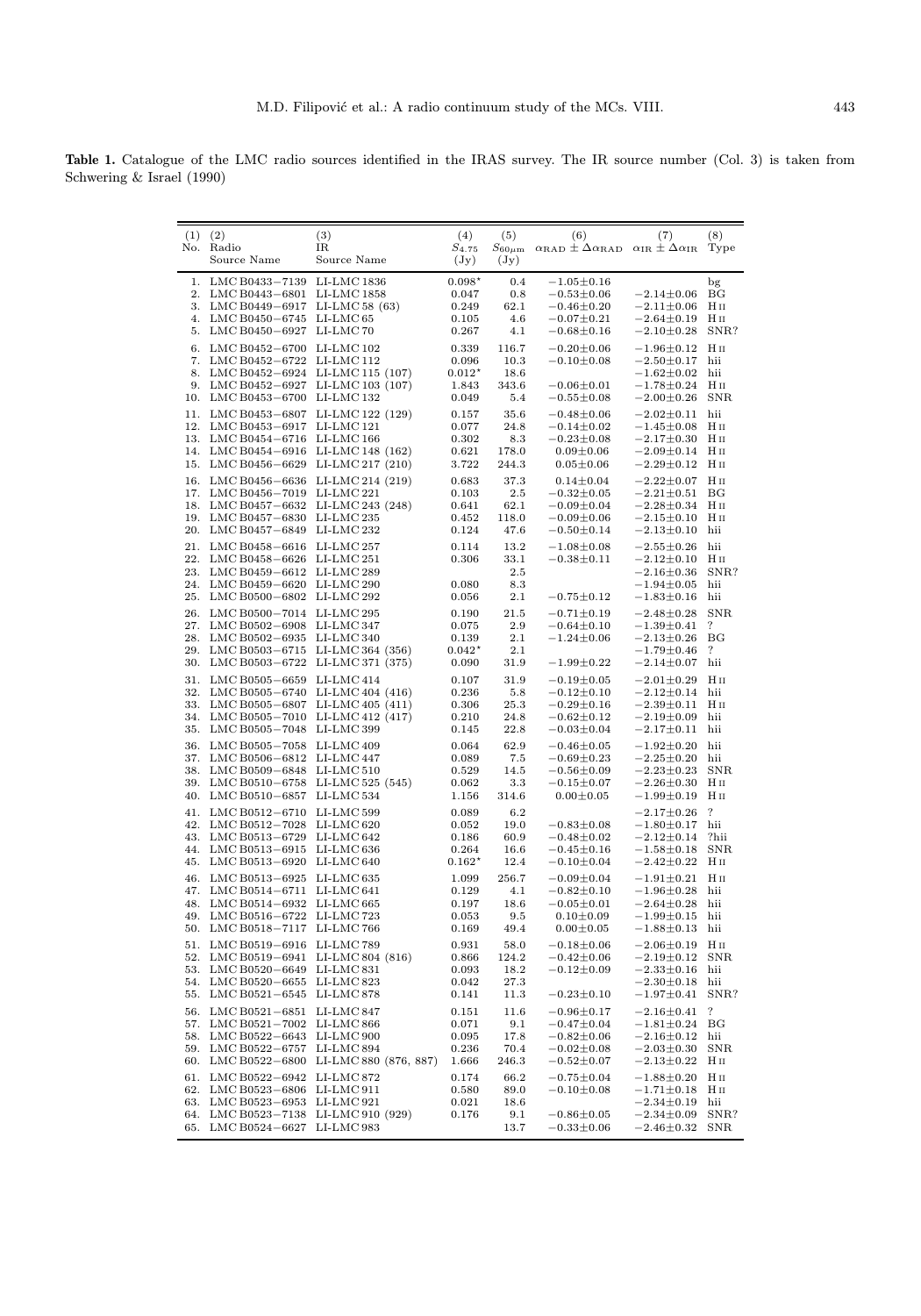Table 1. continued

| (1)        | (2)<br>No. Radio<br>Source Name                                                                                                                                       | (3)<br>IR<br>Source Name                                                                                                                         | (4)<br>$S_{4.75}$<br>$(\mathrm{Jy})$            | (5)<br>$S_{60\mu{\rm m}}$<br>$(\mathrm{Jy})$ | (6)<br>$\alpha_{\rm RAD} \pm \Delta \alpha_{\rm RAD}$ $\alpha_{\rm IR} \pm \Delta \alpha_{\rm IR}$   | (7)                                                                                                        | (8)<br>Type                                                |
|------------|-----------------------------------------------------------------------------------------------------------------------------------------------------------------------|--------------------------------------------------------------------------------------------------------------------------------------------------|-------------------------------------------------|----------------------------------------------|------------------------------------------------------------------------------------------------------|------------------------------------------------------------------------------------------------------------|------------------------------------------------------------|
| 67.<br>70. | 66. LMCB0524-6834 LI-LMC979<br>LMC B0524-7121<br>LMC B0525-6831                                                                                                       | LI-LMC 960<br>68. LMC B0525-6607 LI-LMC 1022 (1038)<br>69. LMC B0525-6618 LI-LMC 1015 (1009)<br>LI-LMC 999 (978)                                 | $0.012*$<br>0.104<br>1.009<br>1.173<br>0.287    | 3.3<br>5.0<br>19.5<br>91.1<br>39.3           | $-0.48 \pm 0.14$<br>$-0.51 \pm 0.06$<br>$-0.41 \pm 0.07$<br>$-0.52 \pm 0.16$                         | $-1.61 \pm 0.38$<br>$-2.51 \pm 0.34$<br>$-2.13 \pm 0.12$<br>$-2.15 \pm 0.06$<br>$-2.09 \pm 0.07$           | hii<br>SNR?<br><b>SNR</b><br>Hп<br>Hп                      |
|            | 73. LMCB0526-6712 LI-LMC1017<br>74. LMC B0526-6731                                                                                                                    | 71. LMC B0525-6954 LI-LMC 1021 (993, 1025)<br>72. LMCB0526-6558 LI-LMC1042 (1067)<br>LI-LMC 1045 (1037)<br>75. LMC B0526-6740 LI-LMC 1043 (1052) | 0.032<br>0.119<br>0.167<br>1.745<br>0.380       | 20.7<br>$2.1\,$<br>8.7<br>8.3<br>11.6        | $-0.61 \pm 0.06$<br>$-0.02 \pm 0.21$<br>$-0.27 \pm 0.08$<br>$0.12 \pm 0.22$                          | $-2.21 \pm 0.40$<br>$-2.05 \pm 0.28$<br>$-2.22 \pm 0.19$<br>$-2.13 \pm 0.08$<br>$-2.25 \pm 0.13$           | $\overline{\cdot}$<br>?<br>hii<br>H <sub>II</sub><br>Hп    |
|            | 76. LMCB0526-6751 LI-LMC1068<br>77. LMCB0526-6851 LI-LMC1076<br>78. LMCB0526-7137 LI-LMC1058<br>79. LMC B0527-6920<br>80. LMCB0528-6730 LI-LMC1090                    | $LI-LMC$ 1065                                                                                                                                    | 0.159<br>0.797<br>0.049<br>0.124<br>0.563       | 4.6<br>160.2<br>9.9<br>12.4<br>41.4          | $-0.80 \pm 0.28$<br>$-0.19 \pm 0.08$<br>$-0.36 \pm 0.18$<br>$0.17 \pm 0.11$<br>$-0.02 \pm 0.07$      | $-2.18 \pm 0.41$<br>$-1.85 \pm 0.29$<br>$-2.24 \pm 0.31$<br>$-2.24 \pm 0.19$<br>$-2.15 \pm 0.17$           | BG<br>Hп<br>hii<br>Hп<br>H <sub>II</sub>                   |
| 81.        | 83. LMCB0528-7126<br>84. LMC B0530-6651<br>85. LMCB0530-6655                                                                                                          | LMCB0528-6905 LI-LMC1118 (1139)<br>82. LMCB0528-7038 LI-LMC1101 (1098)<br>$LI-LMC1106$<br>$LI-LMC 1177$<br>LI-LMC 1186                           | 0.299<br>0.244<br>0.063<br>$0.111*$<br>0.100    | 10.3<br>1.7<br>9.1<br>0.18<br>0.22           | $-0.51 \pm 0.02$<br>$0.00 \pm 0.02$<br>$-1.82 \pm 0.19$<br>$-0.39 \pm 0.11$<br>$-0.82 \pm 0.01$      | $-3.75 \pm 0.08$<br>$-1.56 \pm 0.59$<br>$-2.53 \pm 0.27$<br>$0.23 \pm 0.19$<br>$0.00 \pm 0.19$             | $\overline{\phantom{a}}$<br>SNR?<br>hii<br>?<br>SNR?       |
|            | 86. LMC B0531-7106<br>87. LMC B0532-6629<br>88. LMCB0532-6734 LI-LMC1288                                                                                              | LI-LMC 1251 (1246)<br>LI-LMC 1273<br>89. LMC B0532-6743 LI-LMC 1274 (1292)<br>90. LMC B0532-6826 LI-LMC 1293 (1284)                              | 1.132<br>0.410<br>0.093<br>0.770<br>$0.012*$    | 105.6<br>83.6<br>6.6<br>113.8<br>31.9        | $-0.13 \pm 0.03$<br>$-0.12 \pm 0.05$<br>$-0.56 \pm 0.02$<br>$-0.32 \pm 0.09$                         | $-2.26 \pm 0.07$<br>$-2.38 \pm 0.10$<br>$-2.57 \pm 0.32$<br>$-2.47 \pm 0.10$<br>$-2.05 \pm 0.09$           | Hп<br>Нп<br>SNR?<br>Hп<br>hii                              |
|            | 91. LMC B0532-6833<br>92. LMC B0533-6921<br>93. LMCB0533-6948 LI-LMC1298<br>94. LMCB0534-6615 LI-LMC1337<br>95. LMC B0534-6726                                        | LI-LMC 1249<br>LI-LMC 1314<br>LI-LMC 1331                                                                                                        | 0.676<br>$0.012*$<br>$0.120*$<br>0.175<br>0.443 | 20.7<br>10.3<br>70.4<br>6.7<br>4.1           | $0.06 \pm 0.17$<br>$-0.39 \pm 0.25$<br>$-0.49 \pm 0.04$<br>$-1.66 \pm 0.26$                          | $-2.04 \pm 0.30$<br>$-2.47 \pm 0.40$<br>$-2.06 \pm 0.20$<br>$-2.18 \pm 0.11$<br>$-2.07 \pm 0.18$           | Hп<br>hii<br>hii<br>hii<br>hii                             |
| 96.<br>99. | LMC B0534-6847<br>97. LMC B0534-6911<br>98. LMCB0535-6603 LI-LMC1376<br>LMC B0535-6736<br>100. LMC B0535-6948                                                         | LI-LMC 1323<br>LI-LMC 1342<br>LI-LMC 1367<br>LI-LMC 1358                                                                                         | 0.163<br>$0.705*$<br>0.701<br>1.454<br>0.332    | 64.2<br>0.5<br>43.3<br>265.0<br>4.1          | $-1.73 \pm 0.20$<br>$0.10 \pm 0.24$<br>$^{-0.59 \pm 0.05}$<br>$^{-0.34 \pm 0.08}$<br>$0.13 \pm 0.05$ | $-2.13 \pm 0.13$<br>$-0.55 \pm 0.19$<br>$-2.08 \pm 0.06$<br>$-2.13 \pm 0.18$<br>$-1.84 \pm 0.26$           | Hп<br>hii<br><b>SNR</b><br>Hп<br>H II                      |
| 105.       | 101. LMCB0536-6735 LI-LMC1392<br>102. LMC B0536-6914<br>103. LMC B0536-6934 LI-LMC 1403<br>104. LMC B0536-6941 LI-LMC 1397<br>LMC B0537-6506                          | LI-LMC 1383 (1388)<br>LI-LMC 1887                                                                                                                | 4.536<br>0.162<br>0.491<br>0.035                | 33.1<br>124.2<br>29.0<br>78.7<br>0.4         | $-0.38 \pm 0.02$<br>$-0.06 \pm 0.09$<br>$0.01 \pm 0.07$<br>$-0.40 \pm 0.28$                          | $-2.67 \pm 0.12$<br>$-2.55 \pm 0.21$<br>$-2.30 \pm 0.23$<br>$-2.11 \pm 0.05$<br>$-0.79 \pm 0.28$           | <b>SNR</b><br><b>SNR</b><br>hii<br>H <sub>II</sub><br>BG?  |
| 108.       | 107. LMCB0537-6914 LI-LMC1429<br>LMC B0538-6911<br>109. LMCB0538-6956 LI-LMC1460<br>110. LMC B0538-7042 LI-LMC 1471                                                   | 106. LMCB0537-6623 LI-LMC1422 (1426)<br>LI-LMC 1448                                                                                              | 0.328<br>$1.510*$<br>3.571<br>0.213<br>0.140    | 28.2<br>41.4<br>124.2<br>4.1<br>41.4         | $-0.10 \pm 0.07$<br>$-0.02 \pm 0.05$<br>$-0.14 \pm 0.06$<br>$-0.67 \pm 0.52$<br>$-0.07 \pm 0.09$     | $-2.56 \pm 0.14$<br>$-2.27 \pm 0.13$<br>$-2.18 \pm 0.10$<br>$-1.92 \pm 0.34$<br>$-1.99 \pm 0.10$           | Нп<br>$\cdot$<br><b>SNR</b><br>?<br>hii                    |
|            | 111. LMCB0539-6907 LI-LMC1469<br>113. LMC B0540-6927 LI-LMC 1507<br>114. LMCB0540-6940 LI-LMC1503                                                                     | 112. LMCB0539-6931 LI-LMC1490 (1483)<br>115. LMCB0540-6946 LI-LMC1518 (1501)                                                                     | 35.79<br>1.272<br>$0.012*$<br>1.939<br>4.186    | 2794.5<br>248.4<br>41.4<br>662.4<br>414.0    | $-0.12 \pm 0.04$<br>$-0.01 \pm 0.09$<br>$-0.07 \pm 0.04$<br>$-0.17 \pm 0.01$                         | $-1.83 \pm 0.21$<br>$-2.09 \pm 0.20$<br>$-2.52 \pm 0.21$<br>$-1.91 \pm 0.22$ H II<br>$-2.47 \pm 0.20$ H II | Hп<br>H 11<br>hii                                          |
| 116.       | 117. LMCB0541-7003 LI-LMC1544<br>118. LMC B0541-7025<br>119. LMC B0541-7034 LI-LMC 1551<br>120. LMC B0542-6702 LI-LMC 1568                                            | LMCB0540-7111 LI-LMC1521 (1505)<br>LI-LMC 1562                                                                                                   | 0.081<br>0.045<br>0.440<br>0.212<br>0.126       | 61.7<br>5.4<br>6.2<br>6.2<br>2.9             | $-0.06 \pm 0.06$<br>$0.11 \pm 0.24$<br>$-0.82 \pm 0.14$<br>$-0.12 \pm 0.08$<br>$0.30 \pm 0.18$       | $-2.05 \pm 0.05$<br>$-2.33 \pm 0.27$<br>$-2.05 \pm 0.22$<br>$-2.22 \pm 0.16$<br>$-2.14 \pm 0.34$           | hii<br>Hп<br>hii<br>hii<br>SNR?                            |
|            | 121. LMCB0542-6906 LI-LMC1594<br>122. LMC B0542-7121 LI-LMC 1577<br>123. LMCB0543-6752 LI-LMC1605<br>124. LMCB0543-6946 LI-LMC1609<br>125. LMCB0544-6720 LI-LMC1650   |                                                                                                                                                  | 0.798<br>0.263<br>0.253<br>0.238<br>0.099       | 20.7<br>53.0<br>12.0<br>58.0<br>14.5         | $0.33 \pm 0.11$<br>$-0.13 \pm 0.15$<br>$-0.03 \pm 0.06$<br>$-0.15 \pm 0.07$<br>$-0.39 \pm 0.01$      | $-1.74 \pm 0.21$<br>$-2.28 \pm 0.08$<br>$-2.08 \pm 0.12$<br>$-2.29 \pm 0.17$<br>$-2.12 \pm 0.22$           | H <sub>II</sub><br>Нп<br>H <sub>II</sub><br>$H_{II}$<br>Нп |
|            | 126. LMCB0545-6947 LI-LMC1675<br>127. LMCB0546-6934 LI-LMC1696<br>128. LMC B0549-7004 LI-LMC 1744<br>129. LMC B0556-6814 LI-LMC 1791<br>130. LMCB0603-7102 LI-LMC1819 |                                                                                                                                                  | 0.079<br>0.160<br>0.699<br>0.099<br>0.042       | 33.1<br>11.2<br>58.4<br>9.9<br>5.0           | $0.33 \pm 0.24$<br>$-0.02 \pm 0.01$<br>$0.09 \pm 0.07$<br>$-0.74 \pm 0.06$<br>$^{-0.56 \pm 0.17}$    | $-2.02 \pm 0.26$<br>$-2.19 \pm 0.17$<br>$-2.57 \pm 0.06$<br>$-2.37 \pm 0.24$<br>$-1.43 \pm 0.40$           | hii<br>hii<br>H <sub>II</sub><br>hii?snr<br>bg             |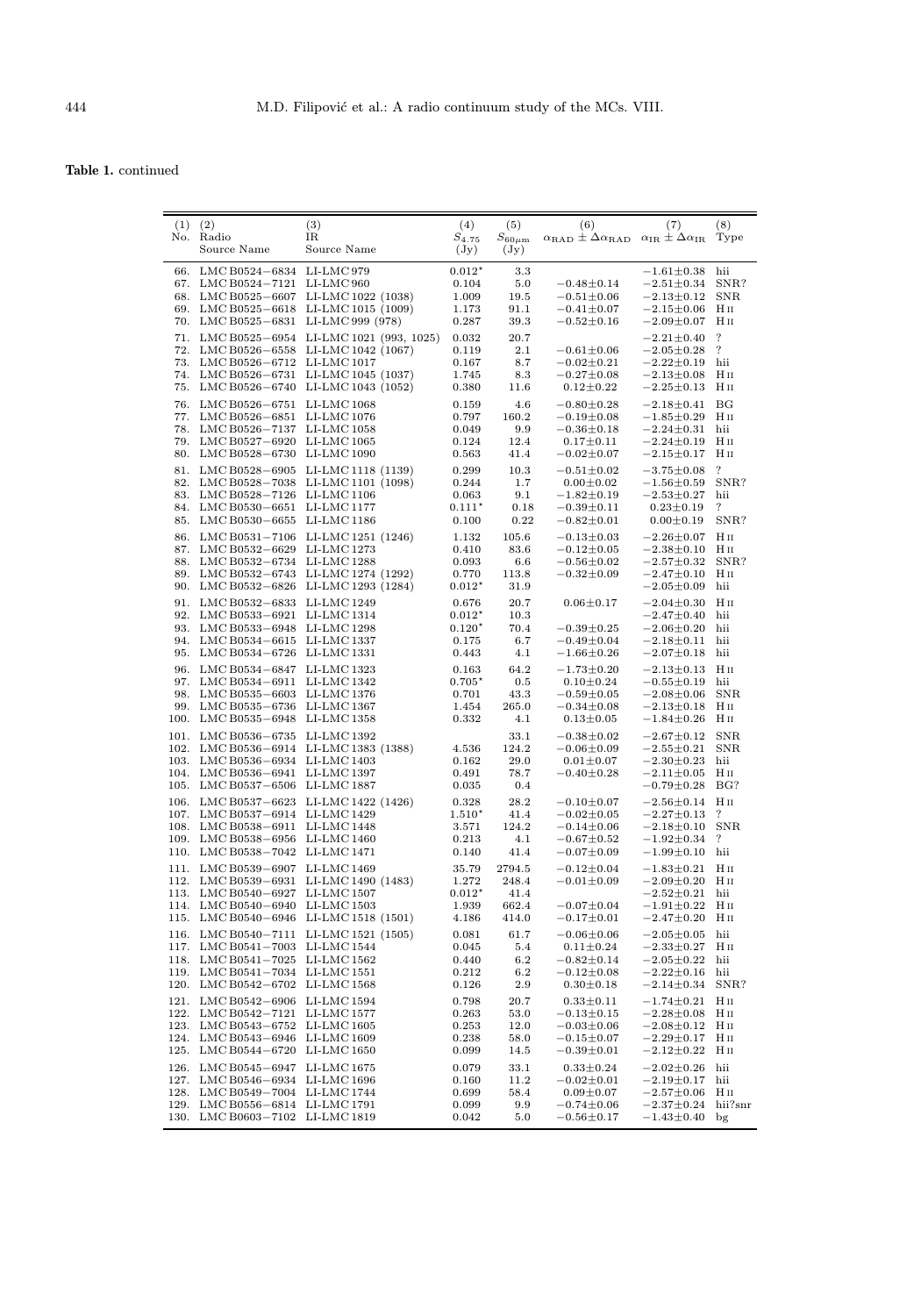

Fig. 1. a) The differences between radio and IR source positions for the LMC. The mean offset (radio–IR) is  $16''\pm5''$  and  $4''\pm5''$  in RA and Dec, respectively. The standard deviations are  $54''$  and  $53''$ , respectively. The outer circle (selection criterion) is 2.5<sup>'</sup> radius and the inner dashed circle is  $1'$  radius. b) The number of sources as a function of radio–IR source separation towards the LMC per unit area of the radial bin (per  $\arcsin^{2}$ )

Data for all 38 sources in common are presented in Table 2. Entries of this table follow the format of Table 1 except for Col. 4 where the 4.85-GHz flux is listed rather than the 4.75-GHz flux. Radio spectral indices are not given for eight sources which were detected at only one radio frequency and for two sources for which radio data are only available at two close frequencies (4.75 and 4.85 GHz). These sources are flagged in Col. 4. No IR spectral index is given for four SMC sources, because of their detection at only one IR frequency.

# 4.2. Positional differences between the SMC radio and infrared sources

Positions for all 38 SMC sources common to the radio and IR surveys have been compared in the same way as for the LMC. The results of this comparison are shown in Fig. 2. The mean differences are  $-7'' \pm 9''$  (radio–IR) in RA with SD=55<sup> $\prime\prime$ </sup> and  $-9^{\prime\prime} \pm 11^{\prime\prime}$  in Dec with SD=68 $\prime\prime$ . This uncertainty is also consistent with the combined positional uncertainties for the radio (defined in Paper V) and the IR sources, and justifies the initial identification criterion of 2.5' (equivalent to 2.7 $\sigma$  in RA and 2.2 $\sigma$  in Dec). The distribution of radio–IR separations towards the SMC shows a significant excess for small separations like that seen for the LMC comparison (Fig. 1b), but with a smaller number of sources.



Fig. 2. The differences between radio and IR source positions for the SMC. The mean offset (radio–IR) is  $-7'' \pm 9''$  and  $-9'' \pm 11''$  in RA and Dec, respectively. The standard deviations are  $55^{\prime\prime}~$  and  $68^{\prime\prime}$ , respectively. The outer circle (selection criterion) is  $2.5'$  radius and the inner dashed circle is  $1'$  radius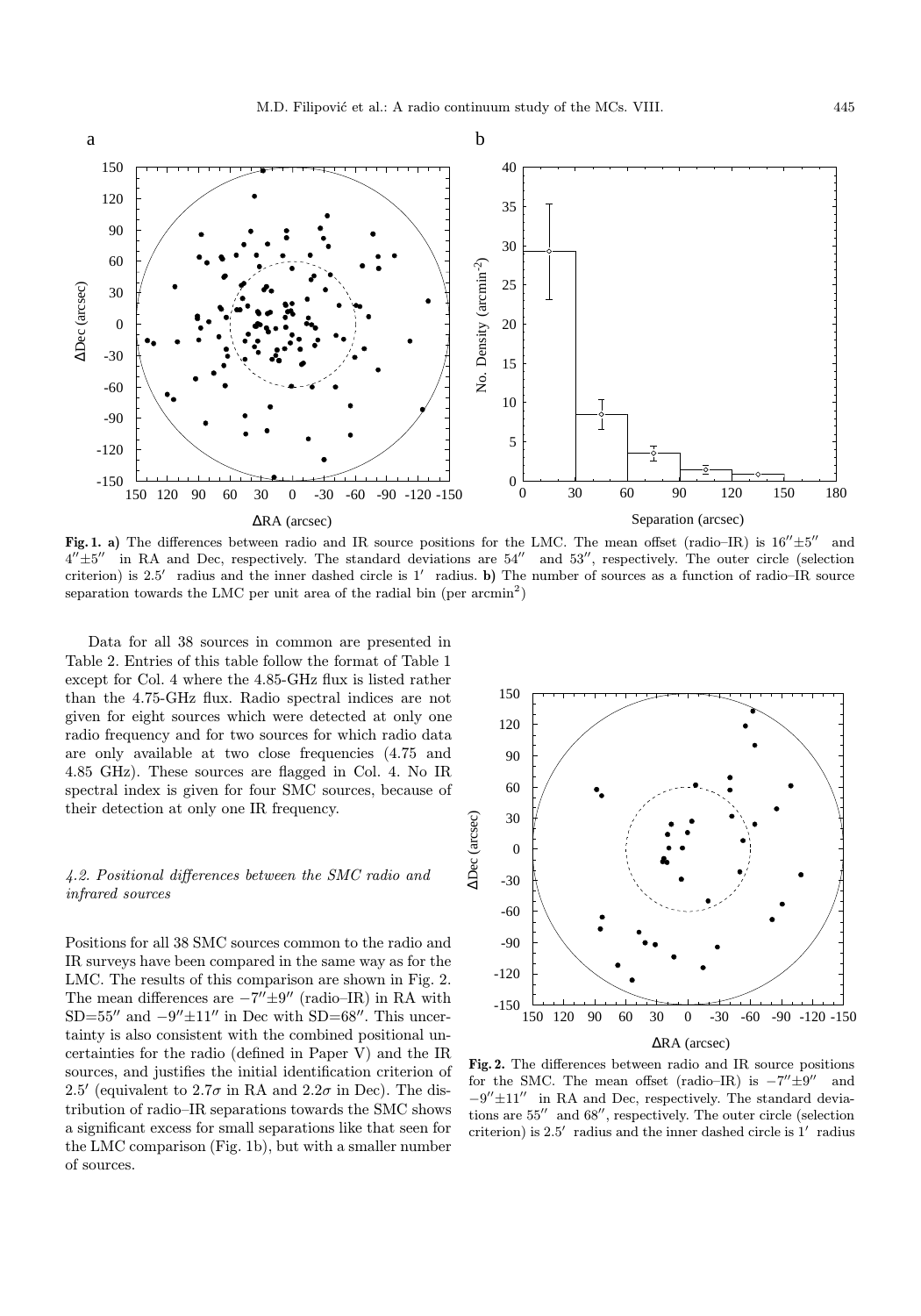Table 2. Catalogue of the SMC radio sources identified in the IRAS survey. The IR source number (Col. 3) is taken from Schwering & Israel (1990)

| (1) | (2)                       | (3)                   | (4)             | (5)                | (6)                                            | (7)                                          | (8)                |
|-----|---------------------------|-----------------------|-----------------|--------------------|------------------------------------------------|----------------------------------------------|--------------------|
| No. | Radio                     | IR                    | $S_{4.75}$      | $S_{60\mu{\rm m}}$ | $\alpha_{\rm RAD} \pm \Delta \alpha_{\rm RAD}$ | $\alpha_{\rm IR} \pm \Delta \alpha_{\rm IR}$ | Type               |
|     | Source Name               | Source Name           | $(\mathrm{Jy})$ | $(\mathrm{Jy})$    |                                                |                                              |                    |
|     |                           |                       |                 |                    |                                                |                                              |                    |
| 1.  | SMC B0018-7338 LI-SMC 226 |                       | 0.107           | 0.6                | $-0.46 + 0.06$                                 |                                              | bg                 |
| 2.  | SMC B0027-7409 LI-SMC 236 |                       | 0.032           | 0.6                | $-0.73 \pm 0.23$                               | $-2.45 \pm 0.28$                             | BG                 |
| 3.  | SMC B0033-7309 LI-SMC 4   |                       | 0.044           |                    | $0.08 \pm 0.01$                                |                                              | BG                 |
| 4.  | SMC B0039-7353            | LI-SMC <sub>10</sub>  | 0.102           | 0.4                | $0.11 \pm 0.14$                                | $-3.25 \pm 0.28$                             | BG                 |
| 5.  | SMC B0043-7321            | LI-SMC <sub>30</sub>  | 0.090           | 14.0               | $0.03 \pm 0.11$                                | $-2.40 \pm 0.16$                             | H <sub>II</sub>    |
| 6.  | SMC B0043-7330            | $LI$ -SMC 28          | 0.039           | 17.0               |                                                | $-2.63 \pm 0.37$                             | $snr$ ?            |
| 7.  | SMC B0044-7339            | $LI-SMC35(32)$        | 0.057           | 19.0               | $0.61 \pm 0.54$                                | $-2.15 \pm 0.15$                             | hii                |
| 8.  | SMC B0045-7255            | $LI-SMC40$            | 0.020           |                    |                                                |                                              | BG?                |
| 9.  | SMC B0045-7347 LI-SMC 38  |                       | $0.112*$        | 13.0               | $-0.18 \pm 0.24$                               | $-2.01 \pm 0.12$                             | hii                |
| 10. | SMC B0046-7333            | LI-SMC 45 $(42)$      | 0.264           | 56.0               | $0.11 \pm 0.13$                                | $-2.24 \pm 0.14$                             | <b>SNR</b>         |
| 11. | SMC B0047-7332            | LI-SMC 54             |                 |                    | $0.25 \pm 0.06$                                |                                              | <b>SNR</b>         |
| 12. | SMC B0047-7343            | LI-SMC 57 $(56)$      | 0.046           | 14.0               | $0.70 \pm 0.04$                                | $-2.43 \pm 0.13$                             | BG                 |
| 13. | SMC B0048-7245 LI-SMC 71  |                       |                 | 2.2                |                                                | $-1.78 \pm 0.08$                             | hii                |
| 14. | SMC B0048-7252            | $LI$ -SMC 62          | 0.061           | 12.0               | $-0.61 \pm 0.07$                               | $-2.31 \pm 0.32$                             | hii                |
| 15. | SMC B0048-7308            | LI-SMC 65 $(63)$      | 0.523           | 19.0               | $-0.34 \pm 0.04$                               | $-2.38 \pm 0.42$                             | SNR?               |
|     |                           |                       |                 |                    |                                                |                                              |                    |
| 16. | SMC B0049-7304 LI-SMC 66  |                       |                 | 4.1                | $-0.12 \pm 0.19$                               | $-1.89 \pm 0.15$                             | $H$ II             |
| 17. | SMC B0049-7338            | $LI-SMC68$            | 0.046           | 2.8                | $-0.06 \pm 0.36$                               | $-2.52 \pm 0.38$                             | <b>SNR</b>         |
| 18. | SMC B0050-7329 LI-SMC 88  |                       | 0.095           | 9.7                | $-0.22 \pm 0.14$                               | $-2.43 \pm 0.12$                             | H <sub>II</sub>    |
| 19. | SMC B0054-7235            | LI-SMC 110 (109)      | 0.035           | 18.0               | $0.49 \pm 0.12$                                | $-1.82 \pm 0.35$                             | snr?               |
| 20. | SMC B0056-7254 LI-SMC 124 |                       | $0.121*$        | 9.1                |                                                | $-2.23 \pm 0.13$                             | hii                |
| 21. | SMC B0057-7226 LI-SMC 131 |                       | 1.633           | 200.0              | $-0.15 \pm 0.06$                               | $-1.77 \pm 0.22$                             | <b>SNR</b>         |
| 22. | SMC B0100-7240 LI-SMC 153 |                       | $0.083*$        | 7.2                |                                                | $-2.17 \pm 0.30$                             | $\overline{\cdot}$ |
| 23. | SMC B0101-7210            | LI-SMC <sub>152</sub> | 0.063           | 11.0               | $0.46 \pm 0.23$                                | $-2.12 \pm 0.14$                             | hii                |
| 24. | SMC B0101-7221            | $LI$ -SMC 156         |                 |                    | $-3.38 \pm 0.26$                               | $-0.81 \pm 0.19$                             | hii                |
| 25. | SMC B0101-7226            | $LI-SMC160$           | 0.125           | 4.5                | $-0.09 \pm 0.02$                               | $-1.29 \pm 0.63$                             | <b>SNR</b>         |
| 26. | SMC B0102-7218            | LI-SMC 162 (161)      | 0.411           | 27.0               | $-0.33 \pm 0.19$                               | $-3.09 \pm 0.07$                             | <b>SNR</b>         |
| 27. | SMC B0103-7216 LI-SMC 168 |                       | 0.170           | 45.0               | $0.00 \pm 0.02$                                | $-1.78 \pm 0.22$                             | H <sub>II</sub>    |
| 28. | SMC B0103-7239 LI-SMC 169 |                       | 0.052           | 1.7                | $-0.47 \pm 0.29$                               | $-1.77 \pm 0.28$                             | <b>SNR</b>         |
| 29. | SMC B0104-7226            | LI-SMC <sub>170</sub> |                 | 2.1                |                                                | $-1.73 \pm 0.39$                             | hii                |
| 30. | SMC B0106-7215            | LI-SMC 184            | 0.089           | 17.0               | $0.06 \pm 0.22$                                | $-2.34 \pm 0.21$                             | Hп                 |
| 31. | SMC B0107-7327            | $LI-SMC$ 187          | 0.064           | 18.0               | $-0.05 \pm 0.10$                               | $-2.00 \pm 0.15$                             | $H$ II             |
| 32. | SMC B0109-7238            | LI-SMC 194            | 0.037           | 4.7                | $-0.18 \pm 0.04$                               | $-1.64 \pm 0.10$                             | $H$ II             |
| 33. | SMC B0109-7258            | $LI-SMC190$           | 0.129           | 3.3                | $-0.63 \pm 0.21$                               | $-1.50 \pm 0.28$                             | SNR?               |
| 34. | SMC B0112-7333            | LI-SMC 199 (200)      | 0.532           | 46.0               | $0.15 \pm 0.19$                                | $-2.68 \pm 0.16$                             | H <sub>II</sub>    |
| 35. | SMC B0113-7334            | LI-SMC 202 (201)      |                 | 32.0               | $0.28 + 0.06$                                  | $-2.70 \pm 0.09$                             | H <sub>II</sub>    |
| 36. | SMC B0122-7324 LI-SMC 215 |                       | 0.123           | 55.0               | $0.62 \pm 0.34$                                | $-1.42 \pm 0.35$                             | HII                |
| 37. | SMC B0124-7339            | $LI$ -SMC 218         | 0.047           | 2.5                | $0.76 \pm 0.15$                                | $-1.81 \pm 0.28$                             | H <sub>II</sub>    |
| 38. | SMC B0128-7348 LI-SMC 242 |                       | 0.170           | 11.1               | $-0.27 \pm 0.10$                               | $-2.38 \pm 0.14$                             | Нп                 |
|     |                           |                       |                 |                    |                                                |                                              |                    |

# 5. Classification and analysis of discrete sources in common to the radio and IR surveys

Out of the 130 sources common to the radio and IR surveys of the LMC (Sect. 3), 76 (58%) have been previously classified (see Table 1, Col. 8). Most are H ii regions (49) and SNRs (21, including nine SNR candidates). Only six sources towards the LMC from the radio surveys are listed as background objects.

Similarly, from 38 sources common to the radio and IR surveys of the SMC (Sect. 4), 26 (68%) have been classified in previous investigations (see Table 2, Col. 8). Again, most of these sources are intrinsic to the SMC (12 H ii regions and nine SNRs embedded in H ii regions). Five radio/IR sources towards the SMC are listed as background.

## 5.1. Source classifications

Most of the MCs H ii regions (and SNRs embedded in H ii regions) have been detected in IR surveys. Some 95% of H<sub>II</sub> regions in the LMC  $(49 \text{ out of } 52)$  and  $86\%$  in the SMC (12 out of 14) appear as IR sources. This is not surprising as IR emission is caused by emission from the dusty surroundings of the MC sources. In Filipović et al. (1998b), we found very tight correlation between radio and  $H\alpha$  source catalogues. Also, the similarity of broadscale structure between radio, IR and  $H\alpha$  emission from the MCs has been reported by Xu et al. (1992).

The comparison between radio and IR source spectral index (colour-colour diagram) did not show any correlation for different types of sources towards the MCs. Therefore this criterion is not useful in classifying sources.

From the relative number of radio sources seen in the IR frequencies that are background, compared to those that are intrinsic to the MCs, the conclusion is that the rest of the unclassified sources (54 in the LMC and 12 in the SMC) are more likely to be also intrinsic i.e. H ii regions. As additional criteria, we cross-checked these sources with existing  $H\alpha$  catalogues (Filipović et al.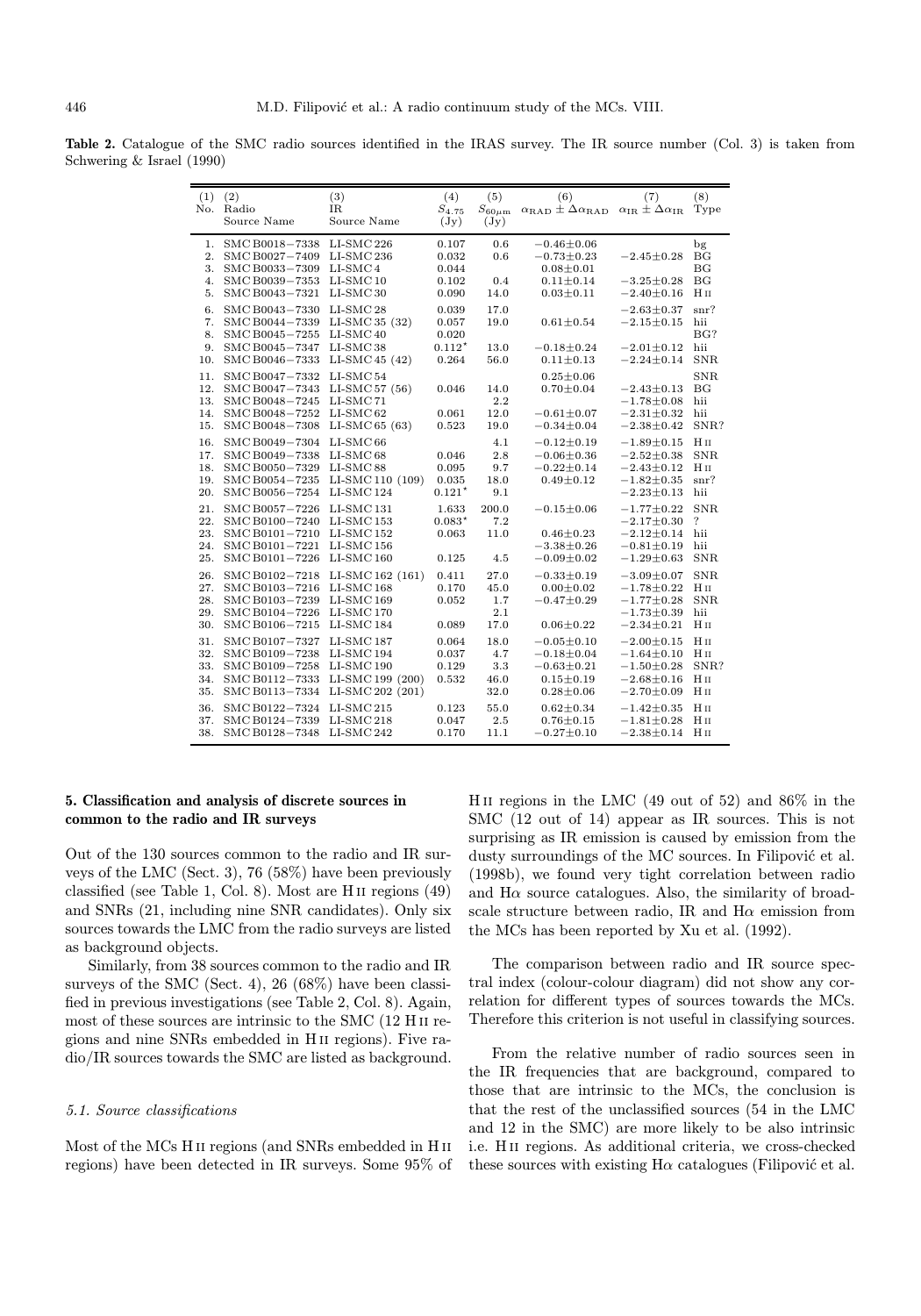a

b



Fig. 3. The comparison of IR (60  $\mu$ m) and radio flux density at 4.75 GHz (4.85 GHz for the SMC) for different classes of sources towards a) the LMC and b) the SMC. Asterisks represent SNRs; filled squares – H ii Regions; and open circles – background sources. The dotted line represent the approximate threshold in radio survey. Sources below the dotted lines represents nondetections. The diagonal lines represent a ratio of  $S_{60\mu\rm m}/S_{4.75\,\rm GHz}{=}100$